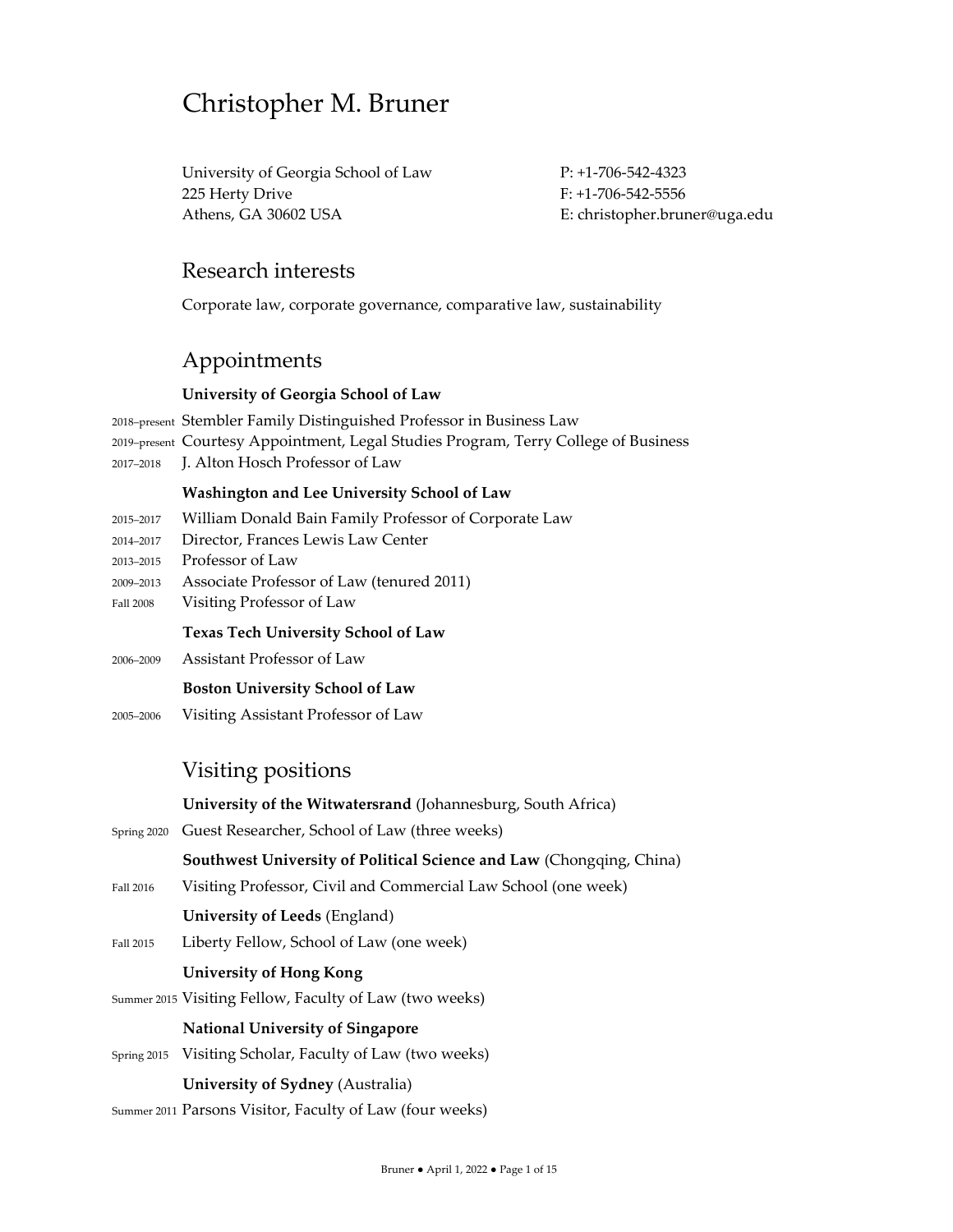#### **University of Toronto** (Canada)

Summer 2011 Visitor to the Faculty of Law (two weeks)

**University of Cambridge** (England)

Spring 2009 Visitor to the Faculty of Law (four weeks)

# Administration

#### **Washington and Lee University School of Law**

<sup>2014</sup>–<sup>2017</sup> Director, Frances Lewis Law Center

Appointed by the law school Dean, and approved by the university President, to administer a center with a multi-million dollar endowment aimed at enriching the intellectual life of the law school and supporting faculty scholarship. Responsibilities included drafting annual budgets; monitoring income and expenditures; administering research grants and research assistant funding; coordinating the faculty workshop series; supporting symposia, faculty roundtables, and other events; editing the law school's SSRN eJournal; and advising faculty on scholarly endeavors.

# Education

#### **Harvard Law School**

|           | <b>University of Michigan</b>                             |
|-----------|-----------------------------------------------------------|
| 1996-1997 | Association Football Club (university soccer team)        |
| 1997      | M.Phil. in English Studies                                |
|           | University of Oxford (England)                            |
| 2000-2001 | Deputy Editor-in-Chief, Harvard International Law Journal |
| 2001      | LD.                                                       |
|           |                                                           |

<sup>1995</sup> A.B. in English

<sup>1991</sup>–<sup>1993</sup> Men's Soccer Club (President 1993)

# Other experience

## **Harvard Business School**

<sup>2004</sup>–2005, Research Associate Spring 2006

**Ropes & Gray LLP** (Boston)

- <sup>2001</sup>–<sup>2004</sup> Associate, Corporate Department
- <sup>2000</sup> Summer Associate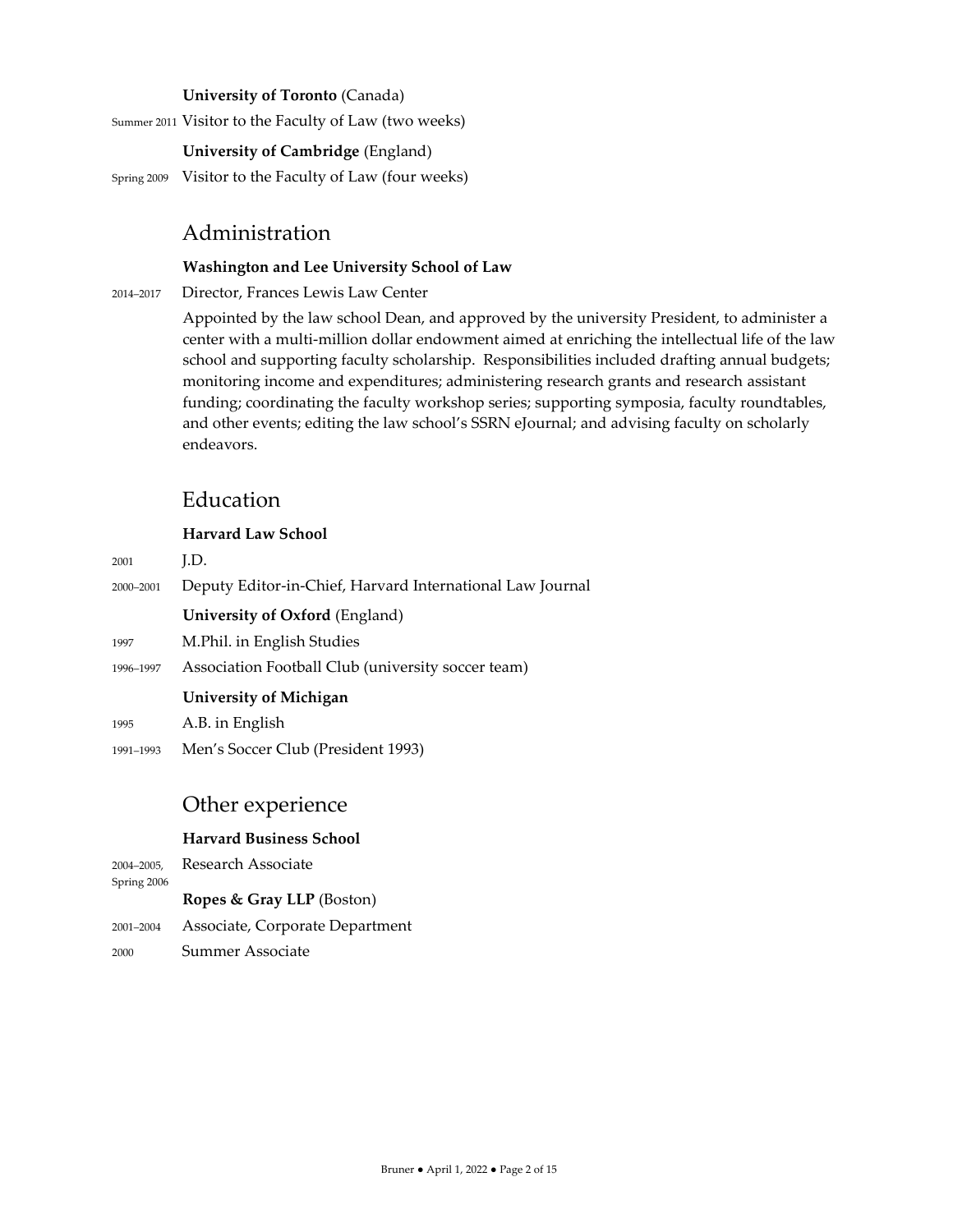# Awards and Honors

| 2019       | C. Ronald Ellington Award for Excellence in Teaching, University of Georgia School of Law |
|------------|-------------------------------------------------------------------------------------------|
| 2018       | Stembler Family Distinguished Professorship, University of Georgia School of Law          |
| 2017       | J. Alton Hosch Professorship, University of Georgia School of Law                         |
| 2015       | William Donald Bain Family Professorship, Washington and Lee University School of Law     |
| 2010, 2013 | Ethan Allen Faculty Fellow, Washington and Lee University School of Law                   |
| 2010       | Association of American Law Schools (AALS) Scholarly Papers Prize                         |
| 2008       | Mahon Research Fellow, Texas Tech University School of Law                                |
| 2008       | Alumni Association New Faculty Award, Texas Tech University Teaching Academy              |
| 1996       | Janet Watson Bursary, Somerville College, University of Oxford                            |
| 1995       | Overseas Research Student Award, University of Oxford                                     |
| 1995       | High Distinction, Highest Honors, University of Michigan                                  |
| 1995       | Phi Beta Kappa, University of Michigan                                                    |

# Publications

## Books

**The Corporation as Technology: Re-Calibrating Corporate Governance for a Sustainable Future**, Oxford University Press (2022)

**Cambridge Handbook of Corporate Law, Corporate Governance and Sustainability**, Cambridge University Press (2019) (co-edited with Beate Sjåfjell) *reviewed in* Martin Gelter, Book Review, 51 Contemporary Sociology 154 (2022)

**Re-Imagining Offshore Finance: Market-Dominant Small Jurisdictions in a Globalizing Financial World**, Oxford University Press (2016) (paperback, 2018)

*reviewed in* Zachary S. Freeman, Book Review, 50 N.Y.U. Journal of International Law and Politics 312 (2017); William J. Moon, Tax Havens as Producers of Corporate Law, 116 Michigan Law Review 1081 (2018)

## **Corporate Governance in the Common-Law World: The Political Foundations of Shareholder Power**, Cambridge University Press (2013) (paperback, 2014)

*Chinese edition:* Lin Shaowei trans., Cambridge University Press & Law Press China (2016)

*reviewed in* David A. Skeel, Jr., Corporate Governance and Social Welfare in the Common-Law World*,* 92 Texas Law Review 973 (2014); Book Club on "Corporate Governance in the Common-Law World," PrawfsBlawg (May 13-14, 2014) (reviews by Matthew Bodie, John Cioffi, Andrew Gold, Joan Heminway, Brett McDonnell, and Daniel Sokol); Marc Moore, Book Review, 74 Cambridge Law Journal 370 (2015); Anita Anand & William Muir, Book Review, 25 Business Ethics Quarterly 143 (2015); Stephen Bloomfield, Book Review, 26 International Company & Commercial Law Review 307 (2015)

## Articles

**Corporate Governance Reform and the Sustainability Imperative** 131 Yale Law Journal 1217 (2022)

**Distributed Ledgers, Artificial Intelligence and the Purpose of the Corporation** 79 Cambridge Law Journal 431 (2020)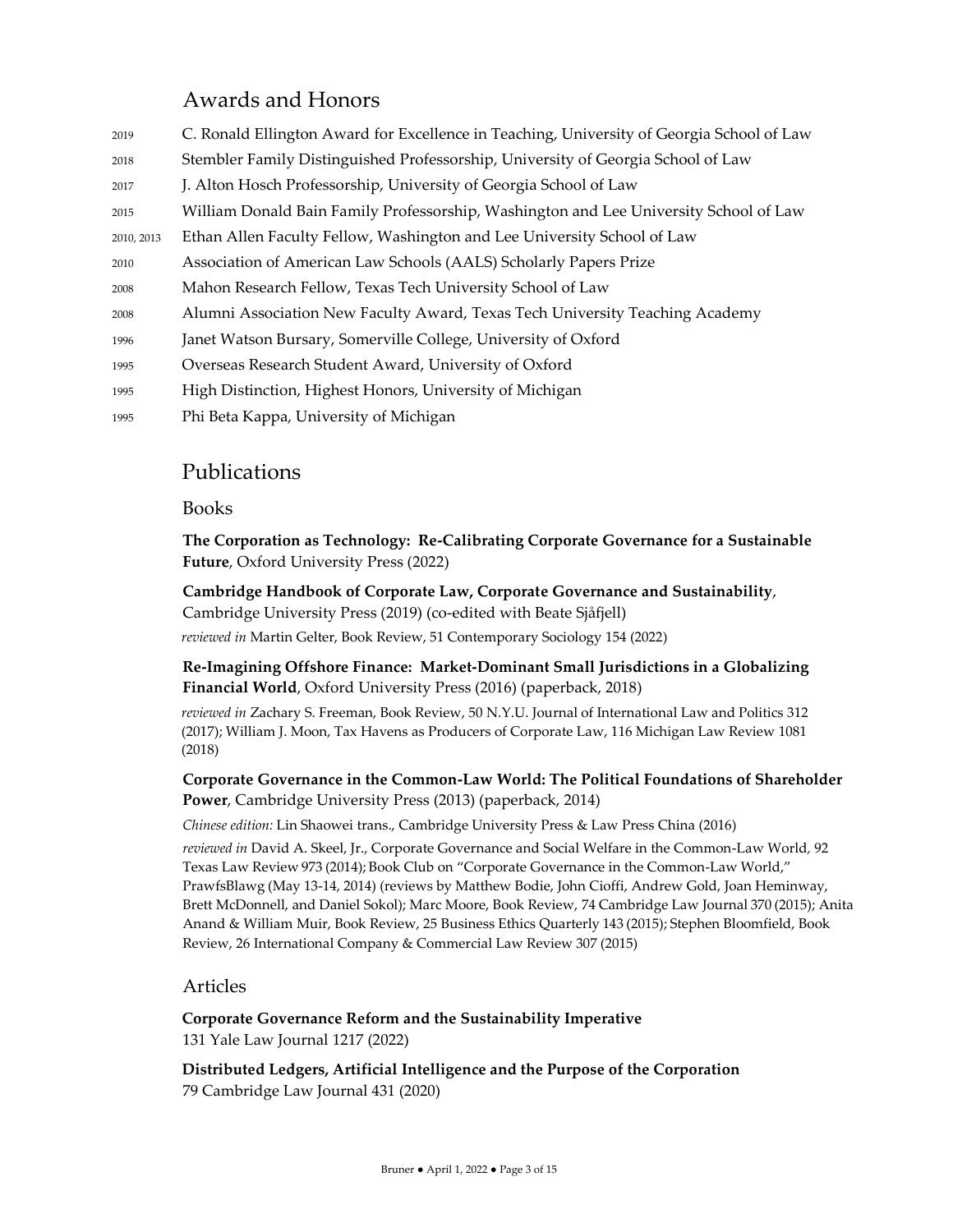#### **Leveraging Corporate Law: A Broader Account of Delaware's Competition** 80 Maryland Law Review 72 (2020) (symposium)

**Corporate Governance Reform in Post-Crisis Financial Firms: Two Fundamental Tensions** 60 Arizona Law Review 959 (2018)

*reprinted in* 61 Corporate Practice Commentator 457 (2019)

**Center-Left Politics and Corporate Governance: What Is the "Progressive" Agenda?** 2018 BYU Law Review 267 (2018)

**The Fiduciary Enterprise of Corporate Law** 74 Washington and Lee Law Review 791 (2017) (symposium)

**Is the Corporate Director's Duty of Care a "Fiduciary" Duty? Does It Matter?** 48 Wake Forest Law Review 1027 (2013)

**Conceptions of Corporate Purpose in Post-Crisis Financial Firms** 36 Seattle University Law Review 527 (2013) (symposium)

**Managing Corporate Federalism: The Least-Bad Approach to the Shareholder Bylaw Debate** 36 Delaware Journal of Corporate Law 1 (2011)

**Corporate Governance Reform in a Time of Crisis** 36 Journal of Corporation Law 309 (2011)

**The Changing Face of Money** 30 Review of Banking & Financial Law 383 (2010–2011)

**Good Faith in** *Revlon***-Land** 55 New York Law School Law Review 581 (2010/11) (symposium)

**Power and Purpose in the "Anglo-American" Corporation** 50 Virginia Journal of International Law 579 (2010)

AALS Scholarly Papers Prize, 2010 *reprinted in* 53 Corporate Practice Commentator 353 (2011–2012) *excerpted in* J. Robert Brown, Jr. & Lisa L. Casey, Corporate Governance: Cases and Materials 925 (Carolina Academic Press, 2d ed. 2016)

#### **Shareholder Bylaws and the Delaware Corporation**

11 Transactions 67 (2009)

**States, Markets, and Gatekeepers: Public-Private Regulatory Regimes in an Era of Economic Globalization**

30 Michigan Journal of International Law 125 (2008)

**The Enduring Ambivalence of Corporate Law** 59 Alabama Law Review 1385 (2008)

**Culture, Sovereignty, and Hollywood: UNESCO and the Future of Trade in Cultural Products**

40 N.Y.U. Journal of International Law and Politics 351 (2008)

**Good Faith, State of Mind, and the Outer Boundaries of Director Liability in Corporate Law** 41 Wake Forest Law Review 1131 (2006)

*cited in In re* The Walt Disney Company Derivative Litigation, 906 A.2d 27 (Del. 2006)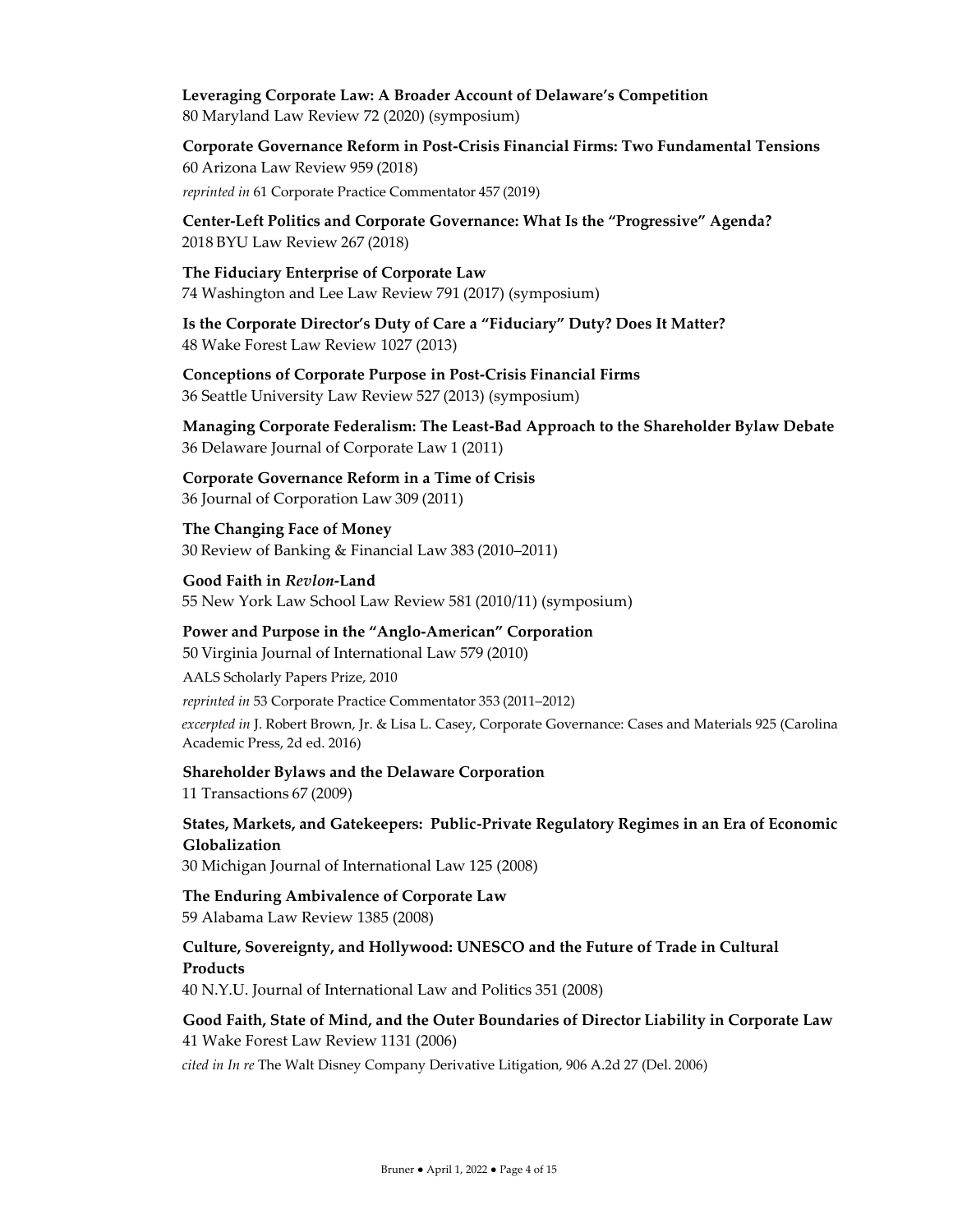## **To Judge Leviathan: Sovereign Credit Ratings, National Law, and the World Economy**

25 Journal of Public Policy 191 (2005) (co-authored with Rawi Abdelal)

*reprinted in* Richard Rose, The Journal of Public Policy in perspective*,* 31 Journal of Public Policy 235 (2011)

## **Hemispheric Integration and the Politics of Regionalism: The Free Trade Area of the Americas (FTAA)**

33 University of Miami Inter-American Law Review 1 (2002)

## Chapters

#### **Methods of Comparative Corporate Governance**

*in* Research Handbook on Comparative Corporate Governance 20 Edward Elgar (Afra Afsharipour & Martin Gelter eds., 2021)

#### **Corporate Law, Corporate Governance and the Pursuit of Sustainability**

*in* Cambridge Handbook of Corporate Law, Corporate Governance and Sustainability 713 Cambridge University Press (Beate Sjåfjell & Christopher M. Bruner eds., 2019) (co-authored with Beate Sjåfjell)

#### **Corporations and Sustainability**

*in* Cambridge Handbook of Corporate Law, Corporate Governance and Sustainability 3 Cambridge University Press (Beate Sjåfjell & Christopher M. Bruner eds., 2019) (co-authored with Beate Sjåfjell)

## **Leaders or Laggards? Corporate Sustainability in Hong Kong and Singapore**

*in* Cambridge Handbook of Corporate Law, Corporate Governance and Sustainability 504 Cambridge University Press (Beate Sjåfjell & Christopher M. Bruner eds., 2019)

#### **How Small Jurisdictions Compete in International Financial Services**

*in* Integration and International Dispute Resolution in Small States 167 Springer (Petra Butler, Eva Lein & Rhonson Salim eds., 2018)

## **Opting Out of Fiduciary Duties and Liabilities in U.S. and U.K. Business Entities** *in* Research Handbook on Fiduciary Law 285 Edward Elgar (D. Gordon Smith & Andrew S. Gold eds., 2018)

## **The Corporation's Intrinsic Attributes**

*in* Understanding the Company: Corporate Governance and Theory 60 Cambridge University Press (Barnali Choudhury & Martin Petrin eds., 2017)

## **UNESCO, the WTO, and Trade in Cultural Products**

*in* Essays on the Future of the World Trade Organization, vol. 1, 385 Editions Interuniversitaires Suisses (Julien Chaisse & Tiziano Balmelli eds., 2008)

Shorter publications

## **Corporate Governance Theory and Review of Board Decisions**

62 UCLA Law Review Discourse 87 (2014) (micro-symposium)

#### **Book Review**

72 Cambridge Law Journal 764 (2013) (reviewing Directors' Duties and Shareholder Litigation in the Wake of the Financial Crisis, Edward Elgar (Joan Loughrey ed., 2013))

## **Agency and the Ontology of the Corporation**

69 Washington and Lee Law Review 355 (2012) (comment on student note)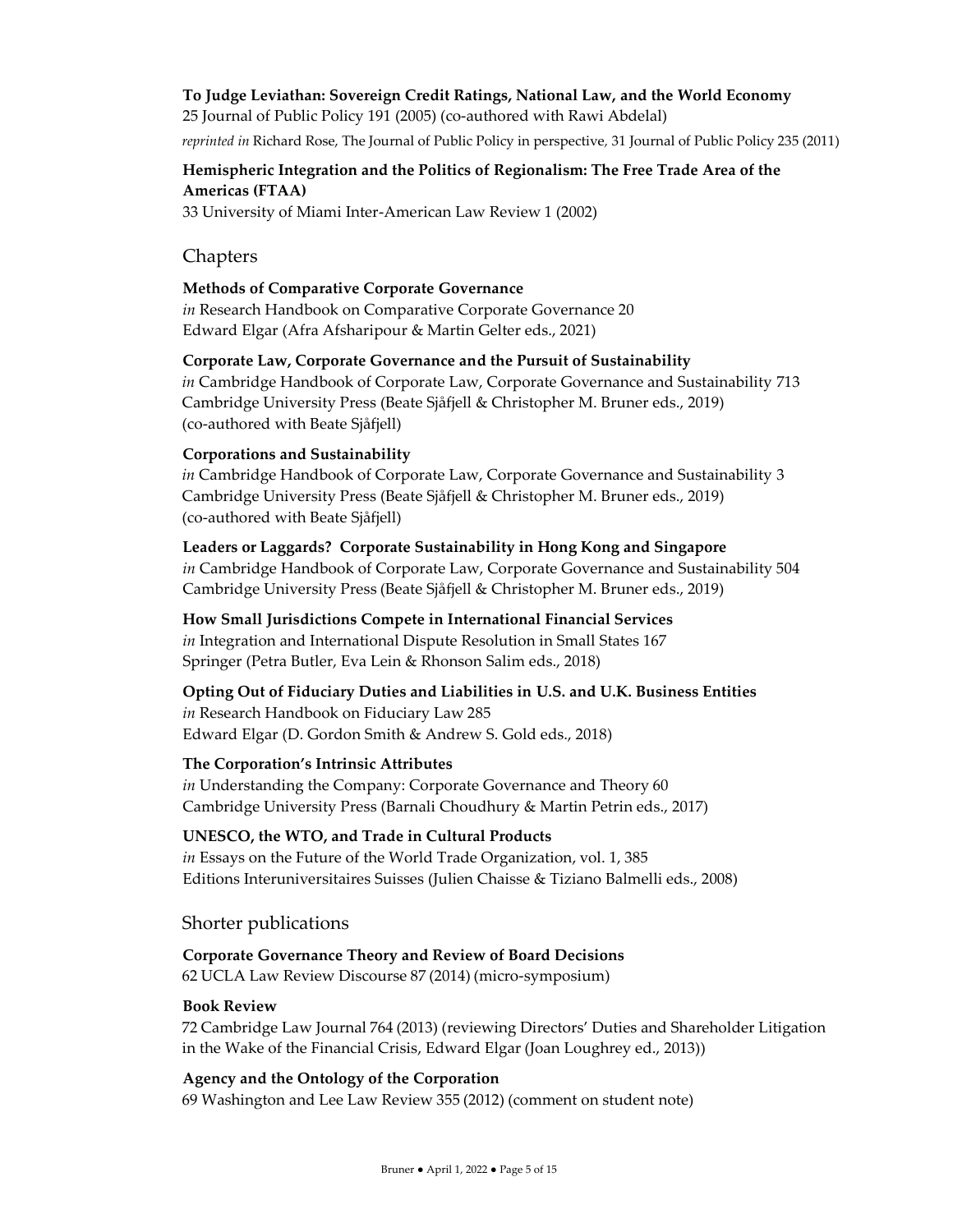# **Para-Images: The Shapes of Identity in** *The Grass is Singing*

19 Doris Lessing Newsletter 3 (1998) (now Doris Lessing Studies)

Case studies and technical notes

**Attorney-Client Privilege** Harvard Business Publishing, 9-306-013 (2005) (co-authored with Lynn Paine)

**Bribery in Business: A Legal Perspective** Harvard Business Publishing, 9-306-012 (2005) (co-authored with Lynn Paine)

**Deception in Business: A Legal Perspective** Harvard Business Publishing, 9-306-019 (2005) (co-authored with Lynn Paine)

**Dual Class Share Companies** Harvard Business Publishing, 9-306-032 (2005) (co-authored with Lynn Paine, Samuel L. Hayes)

**European Financial Integration** Harvard Business Publishing, 9-706-010 (2005) (co-authored with Rawi Abdelal) *reprinted in* The Rules of Globalization (Rawi Abdelal ed., World Scientific, 2008)

**Guth v. Loft: Synopsis** Harvard Business Publishing, 9-306-015 (2005) (co-authored with Lynn Paine)

**Insider Trading Quiz** Harvard Business Publishing, 9-306-016, 9-306-017 (2005) (co-authored with Lynn Paine)

**Legal Compliance Programs** Harvard Business Publishing, 9-306-014 (2005) (co-authored with Lynn Paine)

**Mall of America** Harvard Business Publishing, 9-305-068, 9-305-069 (2004) (co-authored with Lynn Paine)

## **Martha Stewart**

Harvard Business Publishing, 9-305-034 – 9-305-036 (2004) (co-authored with Lynn Paine)

#### **Note on Insider Trading Liability**

Harvard Business Publishing, 9-305-029 (2004) (co-authored with Lynn Paine)

**Politics and Prudential Supervision: ABN Amro's Bid for Antonveneta** Harvard Business Publishing, 9-706-009, 9-706-039 (2005) (co-authored with Rawi Abdelal) *reprinted in* The Rules of Globalization (Rawi Abdelal ed., World Scientific, 2008)

**Private Capital and Public Policy: Standard & Poor's Sovereign Credit Ratings** Harvard Business Publishing, 9-705-026 (2005) (co-authored with Rawi Abdelal) *reprinted in* The Rules of Globalization (Rawi Abdelal ed., World Scientific, 2008)

**Standard & Poor's Sovereign Credit Ratings: Scales and Process** Harvard Business Publishing, 9-705-027 (2005) (co-authored with Rawi Abdelal) *reprinted in* The Rules of Globalization (Rawi Abdelal ed., World Scientific, 2008)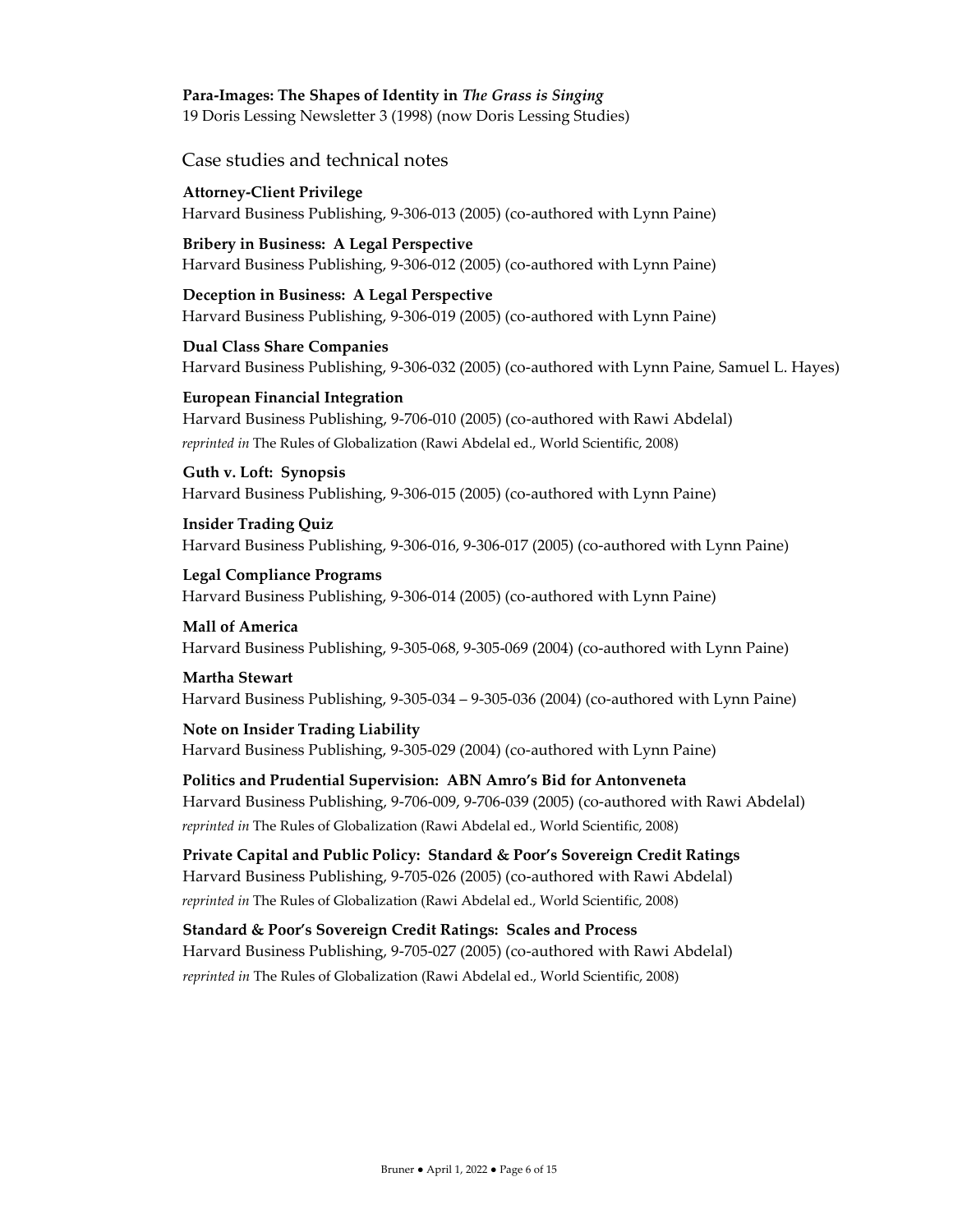## Works in progress

#### **A Research Agenda for Corporate Law**

Book manuscript in progress (co-editing with Marc Moore, under contract with Edward Elgar).

**Artificially Intelligent Boards and the Future of Delaware Corporate Law** Working paper in progress.

# Blogging and commentary

Posts have appeared at Columbia Law School Blue Sky Blog, Conference Board Governance Center Blog, Conglomerate, Jotwell, Opinio Juris, Oxford Business Law Blog, PrawfsBlawg, and Yahoo! Finance.

## Courses

#### **University of Georgia School of Law**

**Contracts** Comparative Corporate Law Corporate Finance Corporate Sustainability Corporations Deals Securities Regulation **Washington and Lee University School of Law** Close Business Arrangements **Contracts** Deals Publicly Held Businesses Securities Regulation **Texas Tech University School of Law** Business Entities International Economic Regimes Mergers & Acquisitions Securities Regulation **Boston University School of Law** Corporations

## University service

## **University of Georgia School of Law**

<sup>2018</sup>–present Faculty Recruitment Committee (Chair, 2019–present)

<sup>2017</sup>–<sup>2018</sup> Dean Rusk International Law Center Committee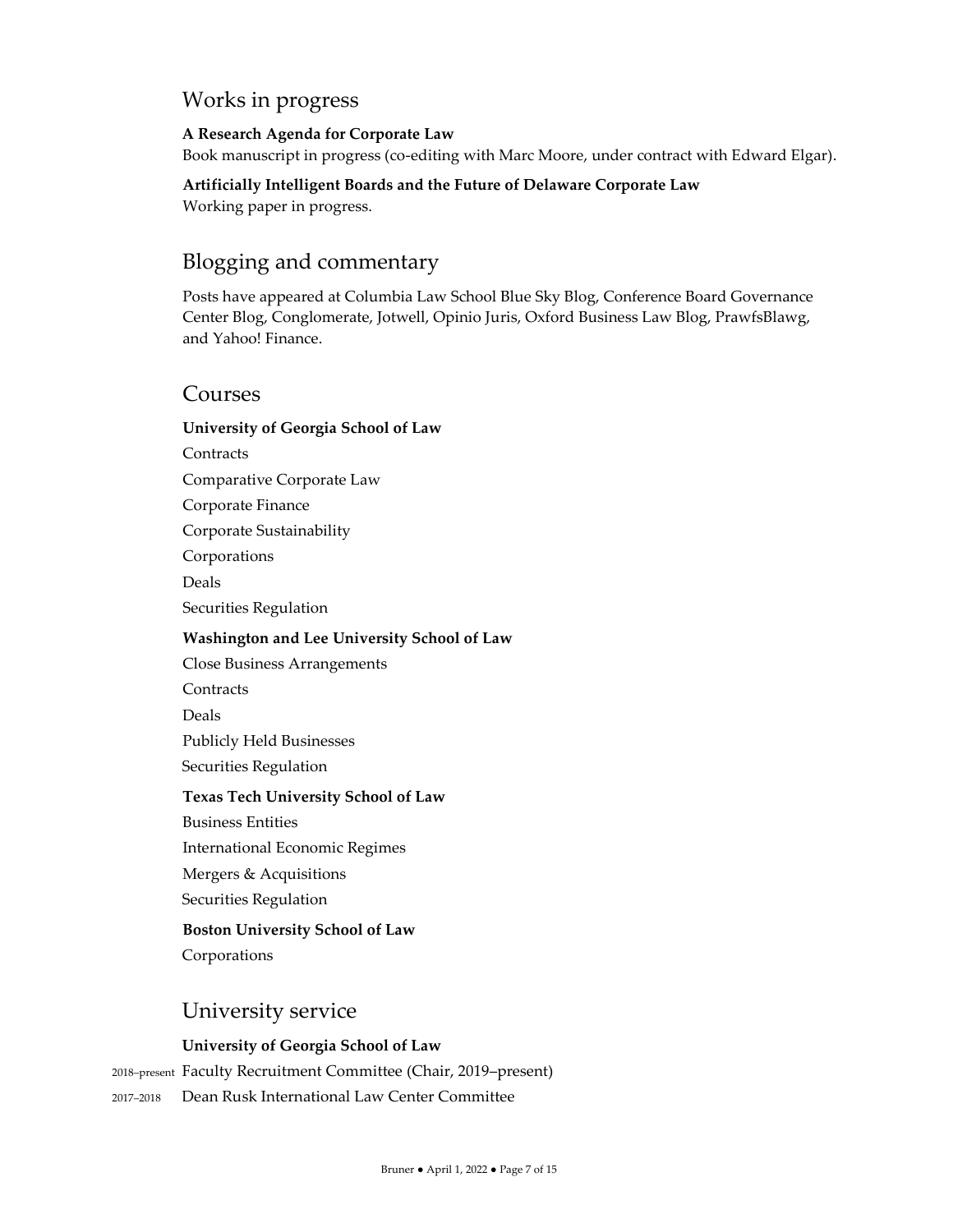#### **Washington and Lee University School of Law**

| 2014-2017               | Director, Frances Lewis Law Center                   |
|-------------------------|------------------------------------------------------|
| 2016-2017               | Lectures and Awards Committee                        |
| 2011-2013,<br>2016-2017 | Faculty Representative to the Board of Trustees      |
| 2015-2016               | <b>Library Committee</b>                             |
| 2014                    | <b>Faculty Advisory Committee</b>                    |
| 2012-2014               | <b>Educational Planning and Curriculum Committee</b> |
| 2010-2014               | <b>Frances Lewis Law Center Committee</b>            |
| 2010-2013               | Discrimination Policy Adviser                        |
| 2009-2013               | <b>Independent Study Committee</b>                   |
| 2011                    | Dean Search Committee                                |
| 2013                    | <b>Building Committee</b>                            |
| 2013-2014               | Advisor, Washington and Lee Law Review               |
| 2011-2015               | Advisor, Law and Business Society                    |
|                         | <b>Texas Tech University School of Law</b>           |
| 2007-2008               | <b>Personnel Committee</b>                           |
| 2006-2009               | Honor Council                                        |
| 2006-2007               | Library Committee                                    |
| 2006-2007               | Grade Appeals Committee                              |
| 2007-2009               | Program Advisor, Business Law Certificate Program    |
| 2007-2009               | Advisor, Business and Bankruptcy Law Association     |

–<sup>2008</sup> Co-Coach, Philip C. Jessup International Law Moot Court Team

## Professional service and memberships

#### **University of Hong Kong Faculty of Law**

–present External Examiner, Master of Laws in Compliance and Regulation

#### **University of Oslo Faculty of Law**

–present Member, Companies, Markets and Sustainability Research Group

#### **European Corporate Governance Institute (ECGI)**

–present Academic Member

#### **Hart Publishing (Bloomsbury Professional)**

–present Co-Editor, Contemporary Studies in Corporate Law (book series)

#### **Social Science Research Network (SSRN)**

- –present Advisory Board, Fiduciary Law eJournal **Jotwell**
- –<sup>2022</sup> Contributing Editor, Corporate Law Section
- –<sup>2017</sup> Editor, Washington and Lee Legal Studies Research Paper Series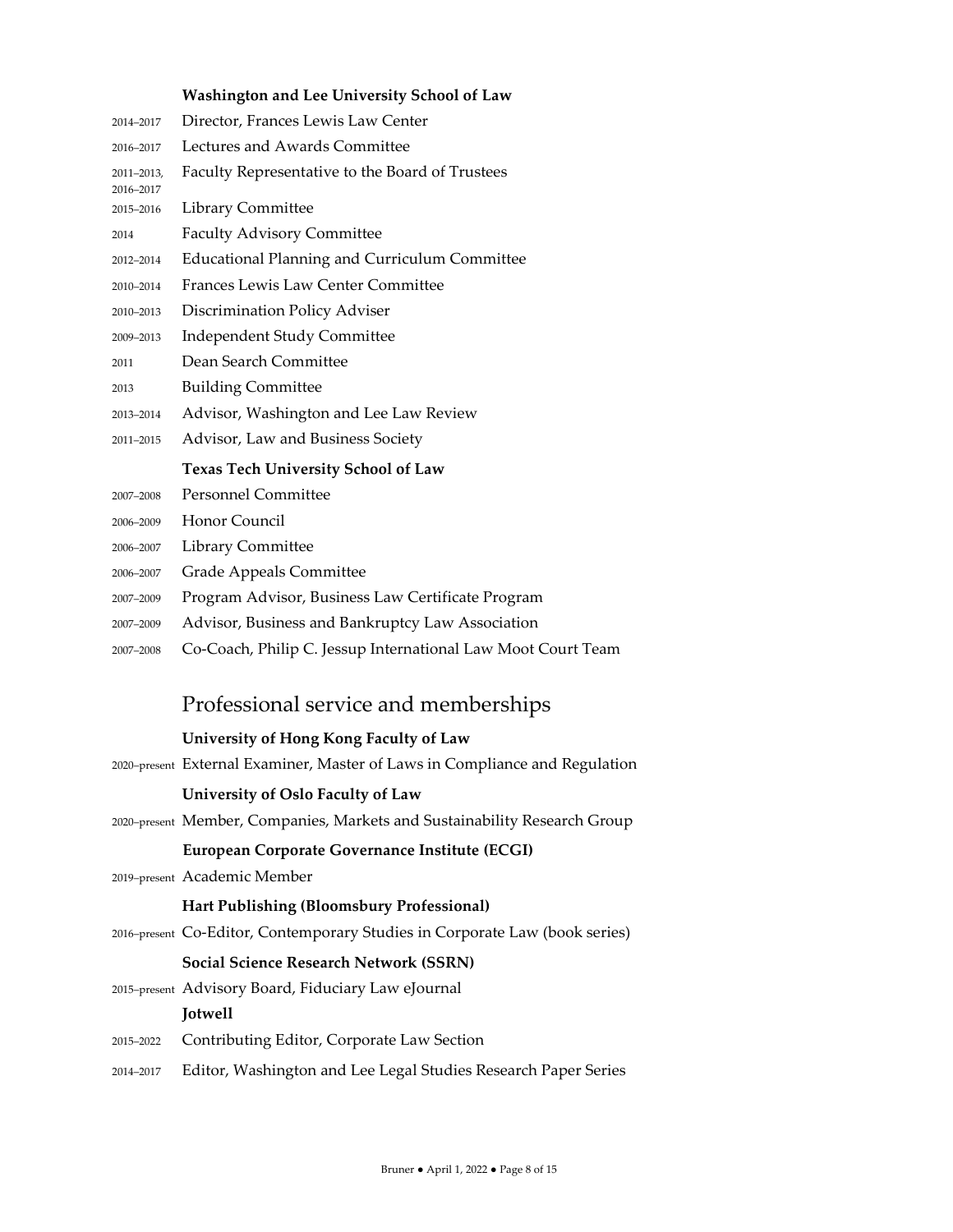#### **American Society of Comparative Law (ASCL)**

- <sup>2012</sup>–<sup>2015</sup> Editor (appointed Washington and Lee representative)
- <sup>2015</sup>–<sup>2017</sup> Director (appointed Washington and Lee representative)
- <sup>2013</sup>–<sup>2015</sup> Scholarship Advisory Group, Younger Comparativists Committee

#### **Association of American Law Schools (AALS)**

- <sup>2014</sup>–<sup>2016</sup> Executive Committee, Section on Business Associations
- <sup>2010</sup> Special Committee to Review Scholarly Papers

#### **Southeastern Association of Law Schools (SEALS)**

<sup>2007</sup>–<sup>2012</sup> New Scholars Committee

#### **U.S. Russia Foundation for Economic Advancement and the Rule of Law (USRF)**

2010, 2012 Twice traveled to the Russian Federation (July 2010, Sept. 2012) for discussions with commercial court judges and economic ministry officials on Russian corporate law reform.

#### **Commonwealth of Massachusetts**

<sup>2002</sup>–present admitted to the bar

## Peer Reviews

Reviews provided for Aspen Publishers, Cambridge University Press, Edward Elgar, International and Comparative Corporate Law Journal, University of Toronto Law Journal, and Yale Law Journal.

## Presentations

- Mar. 4 & 11, 2022 "Research Agenda for Corporate Law Authors' Workshop," convened workshop (with coeditor Marc Moore) (Online)
- Mar. 2, 2022 "Non-Financial Disclosure Around the World," seminar presentation for Comparative Corporate Governance and Financial Regulation course (with Brett McDonnell), University of Minnesota Law School and University College Dublin School of Law (online)
- Feb. 25, 2022 "The Changing Faces of Business Law and Sustainability," discussant, American Business Law Journal Symposium (online)
- Jan. 21, 2022 "International Law Colloquium," discussant, International Law Colloquium Series, University of Georgia School of Law (online)
- Jan. 19, 2022 "Where Does New York Stand in the Competition Among States and Regions for Business?," panel discussion, New York State Bar Association Business Law Section 2022 Annual Meeting (online)
- Oct. 13, 2021 "Comparative Analysis of Common-Law Countries," PhD Seminar on Companies and Markets (with Carol Liao), University of Oslo Faculty of Law (Norway) (online)
- June 30, 2021 "Artificially Intelligent Boards and the Future of Delaware Corporate Law," ComplianceNet 2021 Conference (online)
- May 26, 2021 "The Corporation as Technology: Re-Calibrating Corporate Governance for a Sustainable Future," University of Macerata (Italy) (online)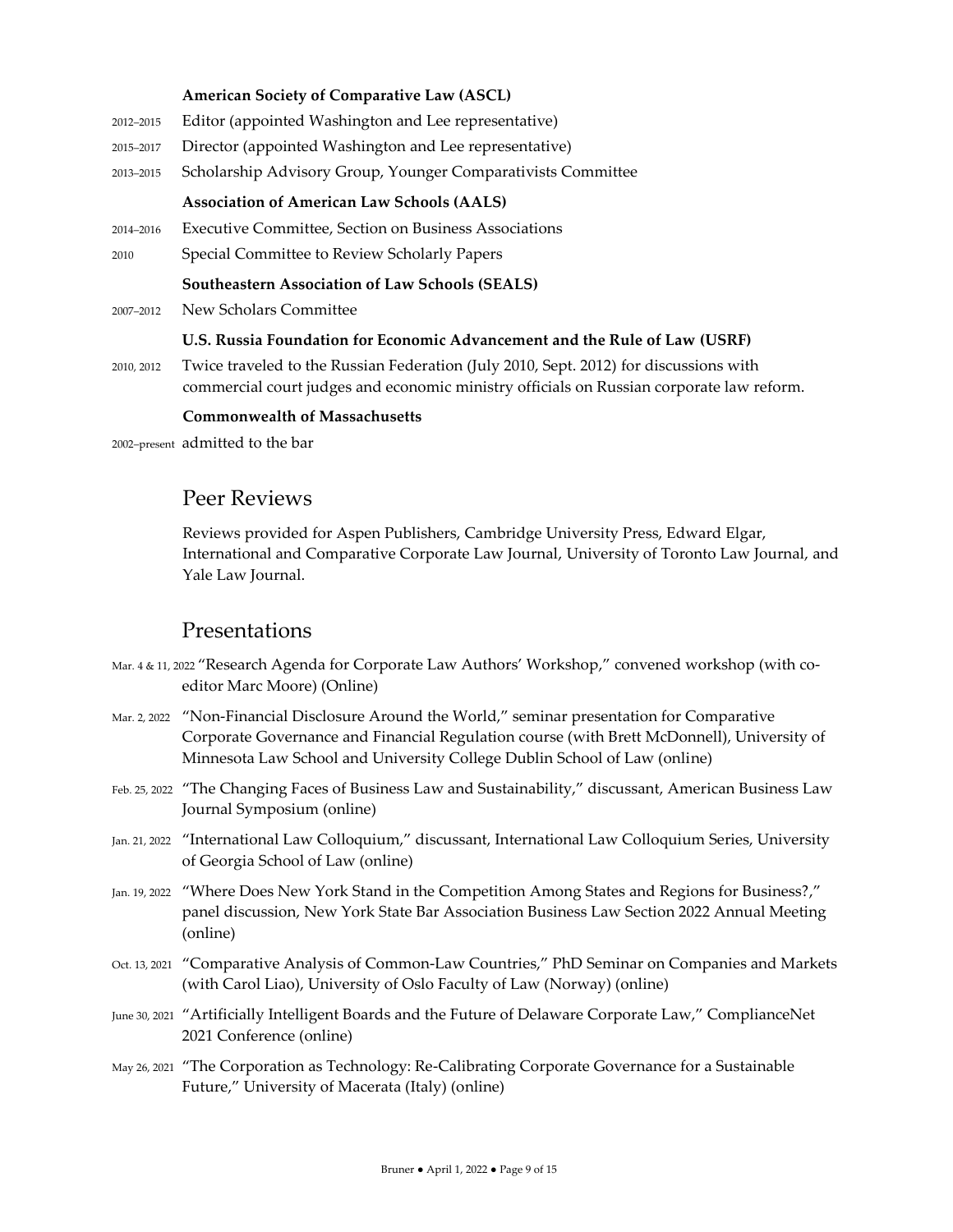- Apr. 1, 2021 "Artificially Intelligent Boards and the Future of Delaware Corporate Law," AI Challenges to Established Legal Institutions (online)
- July 21, 2020 "The Corporation as Technology: Re-Calibrating Corporate Governance for a Sustainable Future," International Monetary Fund (Washington, DC) (online)
- June 18, 2020 "Leveraging Corporate Law: A Broader Account of Delaware's Competition," National Business Law Scholars Conference (online)
- May 19, 2020 "Private Power and Public Good: Harnessing the Corporation for a Sustainable Future," University of Oslo Faculty of Law (Norway) (online)
- Apr. 3, 2020 "International Law Colloquium," discussant, International Law Colloquium Series, University of Georgia School of Law (online)
- Feb. 28, 2020 "Leveraging Corporate Law: A Broader Account of Delaware's Competition," Maryland Law Review Symposium: Delaware's Emerging Competition and the Future of American Corporate Law, University of Maryland Francis King Carey School of Law (online)
- Feb. 25, 2020 "Private Power and Public Good: Harnessing the Corporation for a Sustainable Future," University of the Witwatersrand School of Law (Johannesburg, South Africa)
- Sept. 27, 2019 "Methods of Comparative Corporate Governance," Research Handbook on Comparative Corporate Governance Workshop, Fordham University School of Law
- July 5, 2019 "Distributed Ledgers, Artificial Intelligence, and the Purpose of the Corporation," The Future of the Firm: The Impact of Technology, Innovation and Industrial Change, University College London Faculty of Laws (England)
- May 13, 2019 "2019 ASIL Junior-Senior Scholar Roundtable," commentator, 2019 ASIL Junior-Senior Scholar Roundtable, Washington and Lee University School of Law
- Mar. 1, 2019 "Re-regulating Singapore and the Promotion of Singapore Law," panel discussion, Financial Services Law and Regulation in Singapore, Centre for Banking & Finance Law, National University of Singapore Faculty of Law
- Feb. 28, 2019 "Development of Financial Services in a Globalising Financial World," Financial Services Law and Regulation in Singapore, Centre for Banking & Finance Law, National University of Singapore Faculty of Law
- Oct. 2, 2018 "Phi Alpha Delta Law Fraternity Speaker," Phi Alpha Delta Law Fraternity, University of Georgia
- June 21, 2018 "Corporate Governance Reform in Post-Crisis Financial Firms: Two Fundamental Tensions," National Business Law Scholars Conference, University of Georgia School of Law
- June 21, 2018 "Business Law Theory," moderator, National Business Law Scholars Conference, University of Georgia School of Law
- Mar. 12-14, 2018 "Cambridge Handbook Symposium," convened Cambridge Handbook Symposium (with coeditor Beate Sjåfjell), University of Oslo Faculty of Law (Norway)
- Mar. 13, 2018 "Corporate Sustainability in Hong Kong and Singapore: Leaders, Laggards, or Both?," Cambridge Handbook Symposium, University of Oslo Faculty of Law (Norway)
- Jan. 15, 2018 "Contextual Corporate Governance: Tailoring Board Independence Rules by Industry," 2018 International Corporate Governance and Law (ICGL) Forum, Centre for Business Law and Practice, University of Leeds School of Law (England)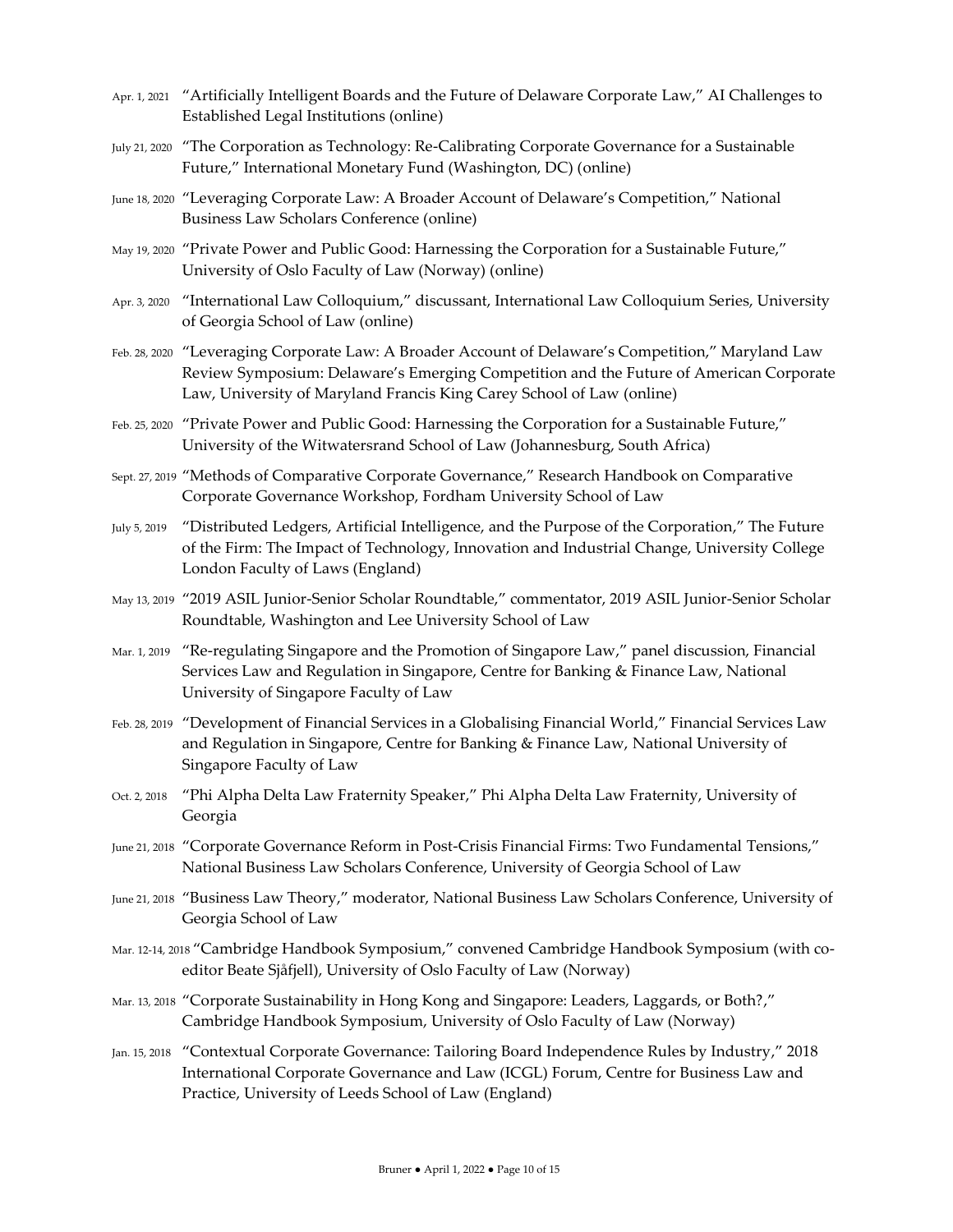- Oct. 6-7, 2017 "Southeastern Junior/Senior Faculty Workshop," commenter, Southeastern Junior/Senior Faculty Workshop, Washington University Law School
- Sept. 18, 2017 "Industry Roundtable Luncheon Conversation," moderator, The Next Generation of International Trade Agreements, Dean Rusk International Law Center, University of Georgia School of Law
- Sept. 11, 2017 "Corporate Governance Reform in Post-Crisis Financial Firms: Two Fundamental Tensions," Law, Finance & Sustainability, Institute of Corporate and Commercial Law, University of Sheffield School of Law (England)
- July 19, 2017 "Center-Left Politics and Corporate Governance: What is the 'Progressive' Agenda?," UGA/Emory Law Summer Faculty Workshop, University of Georgia School of Law
- Feb. 10, 2017 "Center-Left Politics and Corporate Governance: What is the 'Progressive' Agenda?," University of Colorado Law School
- Jan. 31, 2017 "Reflection Panel," panel discussion, International Financial Services and Small States, cosponsored by WilmerHale, the Centre for Small States at Queen Mary University of London, Caribbean Export Development Agency, and Fran Hendy Attorneys, WilmerHale (London)
- Jan. 30, 2017 "Re-Imagining Offshore Finance," keynote address, International Financial Services and Small States, co-sponsored by WilmerHale, the Centre for Small States at Queen Mary University of London, Caribbean Export Development Agency, and Fran Hendy Attorneys, WilmerHale (London)
- Jan. 27, 2017 "Center-Left Politics and Corporate Governance: What is the 'Progressive' Agenda?," Centre for Corporate and Commercial Law, University of Cambridge Faculty of Law (England)
- Oct. 21, 2016 "The Fiduciary Enterprise of Corporate Law," Corporate Law, Governance, and Purpose: A Tribute to the Scholarship of Lyman Johnson and David Millon, Washington and Lee University School of Law
- Sept. 22, 2016 "The Corporation's Intrinsic Attributes," Wake Forest University School of Law
- Sept. 12 & 14, 2016 "Corporate Governance in the Common-Law World," guest lectures, Civil and Commercial Law School, Southwest University of Political Science and Law (Chongqing, China)
- Nov. 19, 2015 "What Makes a Corporation a Corporation?," inaugural lecture for the William Donald Bain Family Professorship of Corporate Law, Washington and Lee University School of Law
- Nov. 9, 2015 "Corporate Governance in the Common-Law World: The Political Foundations of Shareholder Power," keynote lecture for half-day workshop on shareholder power, Centre for Business Law and Practice, University of Leeds School of Law (England)
- June 9, 2015 "Market-Dominant Small Jurisdictions in a Globalizing Financial World," Asian Institute of International Financial Law, University of Hong Kong Faculty of Law
- May 9, 2015 "The Corporation's Intrinsic Attributes," Understanding the Modern Company, Centre for Commercial Law Studies, Queen Mary University of London (England)
- Apr. 16, 2015 "Market-Dominant Small Jurisdictions in a Globalizing Financial World," University of Washington School of Law
- Feb. 12, 2015 "Market-Dominant Small Jurisdictions in a Globalizing Financial World," Centre for Banking & Finance Law, National University of Singapore Faculty of Law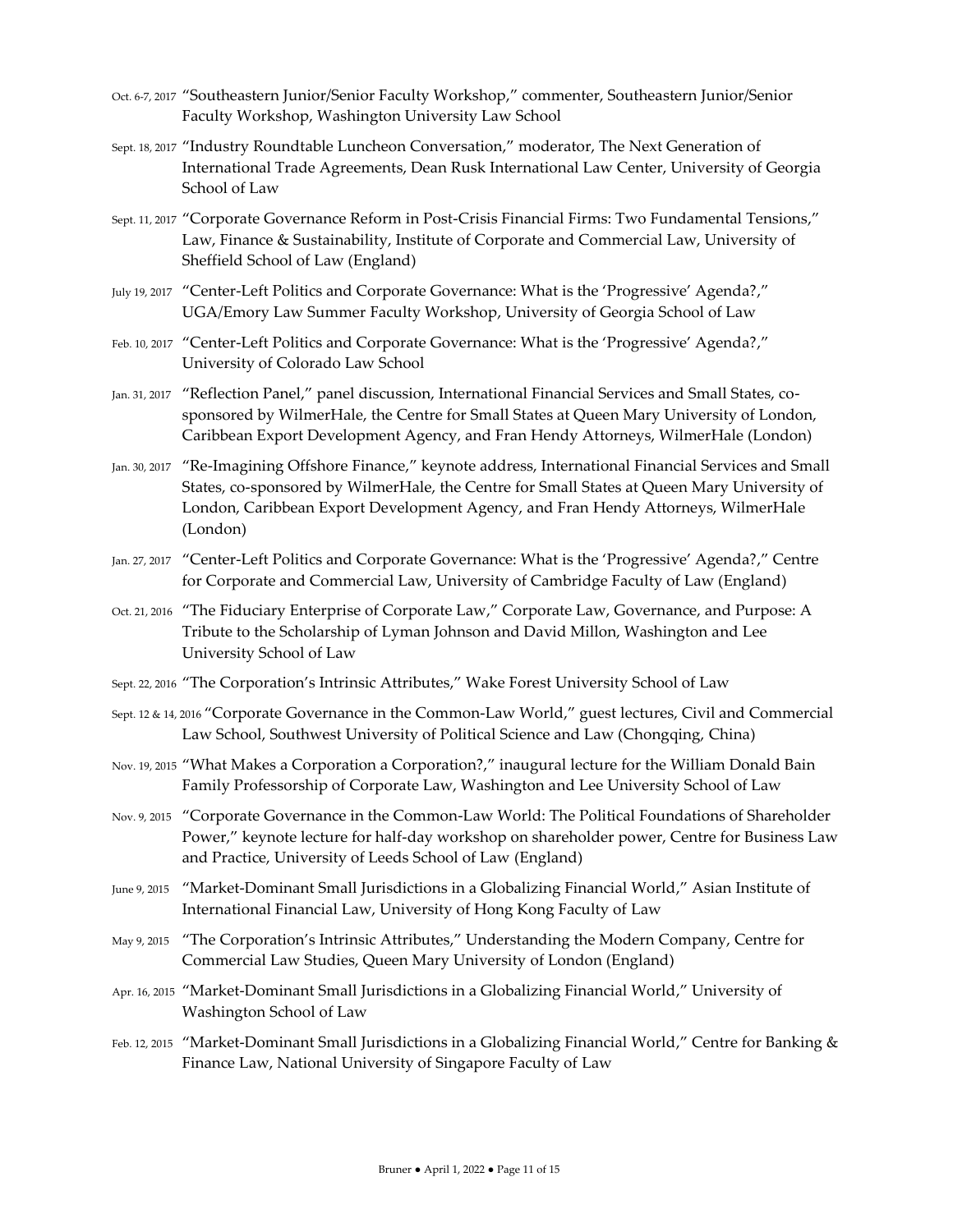- Nov. 10, 2014 "Shareholder Power and Entrepreneurialism: Comparative Perspectives," seminar presentation for Law & Entrepreneurship course, William & Mary Law School
- July 11, 2014 "Market-Dominant Small Jurisdictions in a Globalizing Financial World," Society for the Advancement of Socio-Economics 2014 Annual Conference, Chicago, IL
- July 10, 2014 "Corporate Governance in the Common-Law World: The Political Foundations of Shareholder Power," Society for the Advancement of Socio-Economics 2014 Annual Conference, Chicago, IL
- July 3, 2014 "Seeking Business Leaders for the 21<sup>st</sup> Century," panel discussion, Aspen Institute Ideas Festival, Aspen, CO
- May 31, 2014 "Market-Dominant Small Jurisdictions in a Globalizing Financial World," Law and Society Association 2014 Annual Meeting, Minneapolis, MN
- Apr. 12, 2014 "Competing Theories of Corporate Governance: Implications for Judicial Review of Director Decisions," Competing Theories of Corporate Governance, Lowell Milken Institute for Business Law and Policy, UCLA School of Law
- Mar. 27-28, 2014 "New Voices Workshop: The Question of Corporate Purpose," workshop discussion, Aspen Institute Business & Society Program, Cornell University Law School, New York, NY
- Mar. 7, 2014 "Market-Dominant Small Jurisdictions in a Globalizing Financial World," working paper discussion, American Society of Comparative Law Annual Comparative Law Work-in-Progress Workshop, UCLA School of Law
- Mar. 8, 2013 "Is the Corporate Director's Duty of Care a 'Fiduciary' Duty? Does It Matter?," Fiduciary Law Workshop, Notre Dame Law School
- Mar. 1, 2013 "A Conversation with Judge Rakoff," interview of the Honorable Jed S. Rakoff, Southern District of New York (with Mark Drumbl), Washington and Lee University School of Law
- Nov. 10, 2012 "Legal Issues for Entrepreneurs," Washington and Lee University Entrepreneurship Summit, Washington and Lee University
- Nov. 1, 2012 "Rethinking Shareholder Value and Purpose(s) of the Firm III," provocateur for Academic-Practitioner Roundtable, Aspen Institute Business & Society Program, Wharton School, University of Pennsylvania
- Sept. 14, 2012 "Cross-Border Corporate Relations," moderator, Corporate Law: Best Practices for Regulation and Resolution of Disputes, Asia-Pacific Region Forum hosted by the Supreme Commercial Court of the Russian Federation, Vladivostok, Russian Federation
- Sept. 14, 2012 "Personal Liability, Risk-Taking, and the Financial Crisis," Corporate Law: Best Practices for Regulation and Resolution of Disputes, Asia-Pacific Region Forum hosted by the Supreme Commercial Court of the Russian Federation, Vladivostok, Russian Federation
- Sept. 13, 2012 "Access to Information by a Participant of a Company: US Experience," Russian-American Seminar on Corporate Law Issues, Russian Fifth Appellate Commercial Court, Vladivostok, Russian Federation
- Aug. 3, 2012 "Conceptions of Corporate Purpose in Post-Crisis Financial Firms," Southeastern Association of Law Schools Annual Meeting, Amelia Island, FL
- June 15, 2012 "Conceptions of Corporate Purpose in Post-Crisis Financial Firms," Berle IV: The Future of Financial and Securities Markets, co-sponsored by the Adolph A. Berle, Jr. Center on Corporations, Law & Society, Seattle University School of Law, University College London Faculty of Laws (England)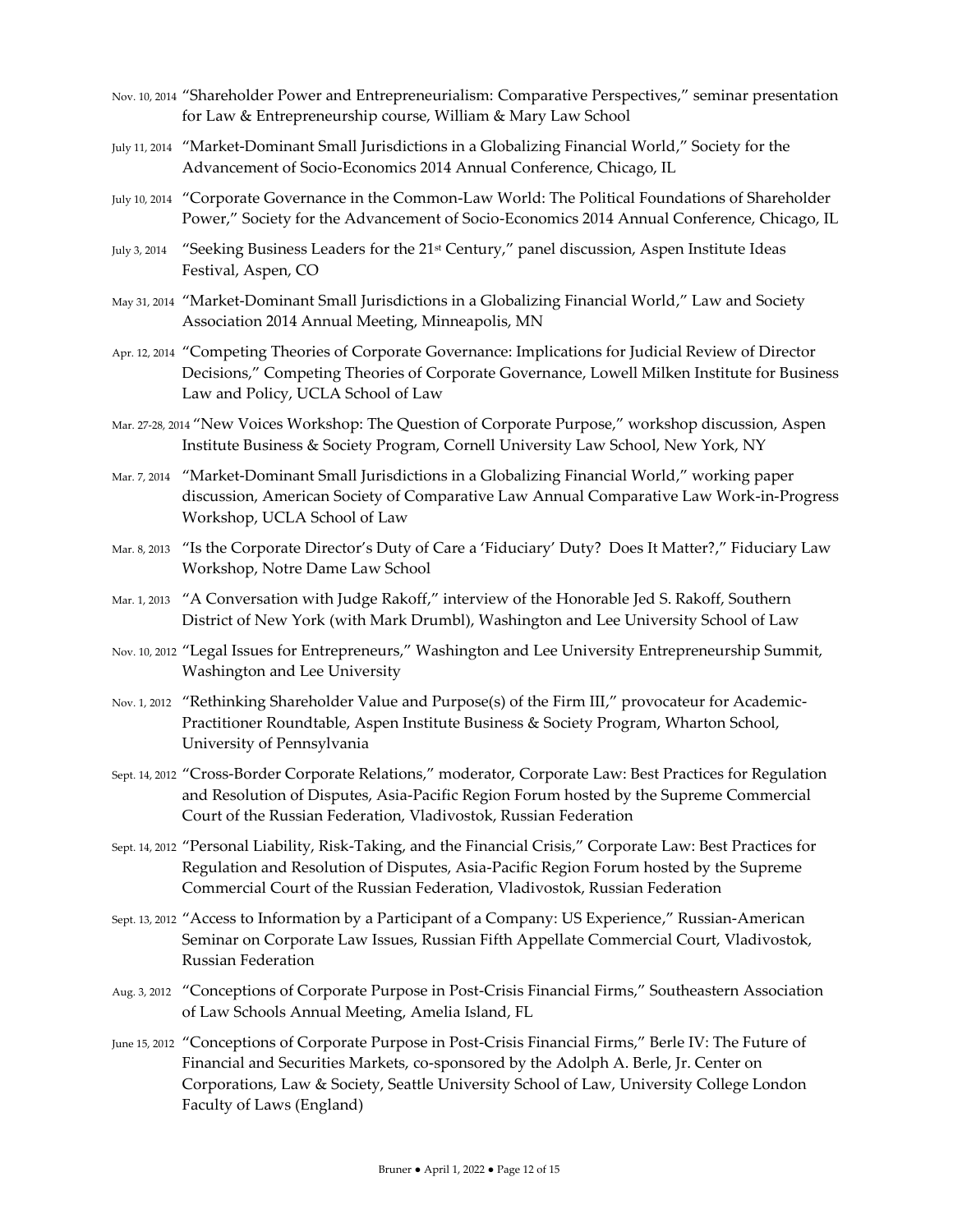- Mar. 2, 2012 "Rethinking Shareholder Value and Purpose(s) of the Firm II," provocateur for Academic-Practitioner Roundtable, Aspen Institute Business & Society Program, NYU Stern School of Business
- Jan. 6, 2012 "Corporate Governance, the Rule of Law, and Russia's Economic Development," The Dictatorship of Law: The Khodorkovsky Case, Human Rights and the Rule of Law in Russia, Association of American Law Schools Annual Meeting, Washington, DC
- Nov. 15, 2011 "Corporate Governance in the Common-Law World," Florida State University College of Law
- Sept. 29, 2011 "Agency and the Ontology of the Corporation," Washington and Lee Law Review Student Note Colloquium (comment on student note), Washington and Lee University School of Law
- Sept. 12, 2011 "The Euro in Crisis," German Law Journal Discussion, Washington and Lee University School of Law
- July 28, 2011 "Federalism and Corporate Governance," Southeastern Association of Law Schools Annual Meeting, Hilton Head Island, SC
- June 30, 2011 "Corporate Governance in the Common-Law World: The Political Foundations of Shareholder Power," Centre for Corporate Law and Securities Regulation, Centre for Employment & Labour Relations Law, Melbourne Law School (Australia)
- June 23, 2011 "Corporate Governance in the Common-Law World," Sydney Law School (Australia)
- June 14, 2011 "Corporate Governance Reform in a Time of Crisis," Corporate Governance Seminar Series 2011: International Regulatory Responses to the Global Financial Crisis, Sydney Law School (Australia)
- Apr. 15, 2011 "Corporate Governance in the Common-Law World," faculty spotlight presentation, Law Council Meeting, Washington and Lee University School of Law
- Jan. 28, 2011 "Corporate Governance in the Common-Law World," Boston College Law School
- Oct. 5, 2010 "Corporate Governance Reform in a Time of Crisis," Globalization and Financial Regulation Colloquium Series, Indiana University-Bloomington Maurer School of Law
- Aug. 2, 2010 "Panel on Shareholders' Role in Corporate Governance," Southeastern Association of Law Schools Annual Meeting, Palm Beach, FL
- July 15, 2010 "Duty of Care and Duty of Loyalty," Russian-American Conference on Corporate Disputes, North-Caucasus Academy for State Service, Rostov-on-Don, Russian Federation
- July 13, 2010 "Topical Issues of Corporate Law," panel discussion, Ministry of Economic Development of the Russian Federation, Moscow, Russian Federation
- July 12, 2010 "Fiduciary Duties of Care and Loyalty," Corporate Law Issues in Russia and United States of America, Supreme Arbitrazh Court of the Russian Federation, Moscow, Russian Federation
- Mar. 30, 2010 "Administration Update: How the Obama Presidency Affects Legal Practice," panel discussion, American Constitution Society, Washington and Lee University School of Law
- Mar. 25, 2010 "*Caremark* and the Prevention of Corporate Fraud and Other Forms of Illegal Conduct," panel discussion, Weinberg Center for Corporate Governance, Lerner College of Business & Economics, University of Delaware
- Mar. 22, 2010 "Understanding the Financial Crisis: Reform Efforts," panel discussion, American Constitution Society and the Business Law Society, Washington and Lee University School of Law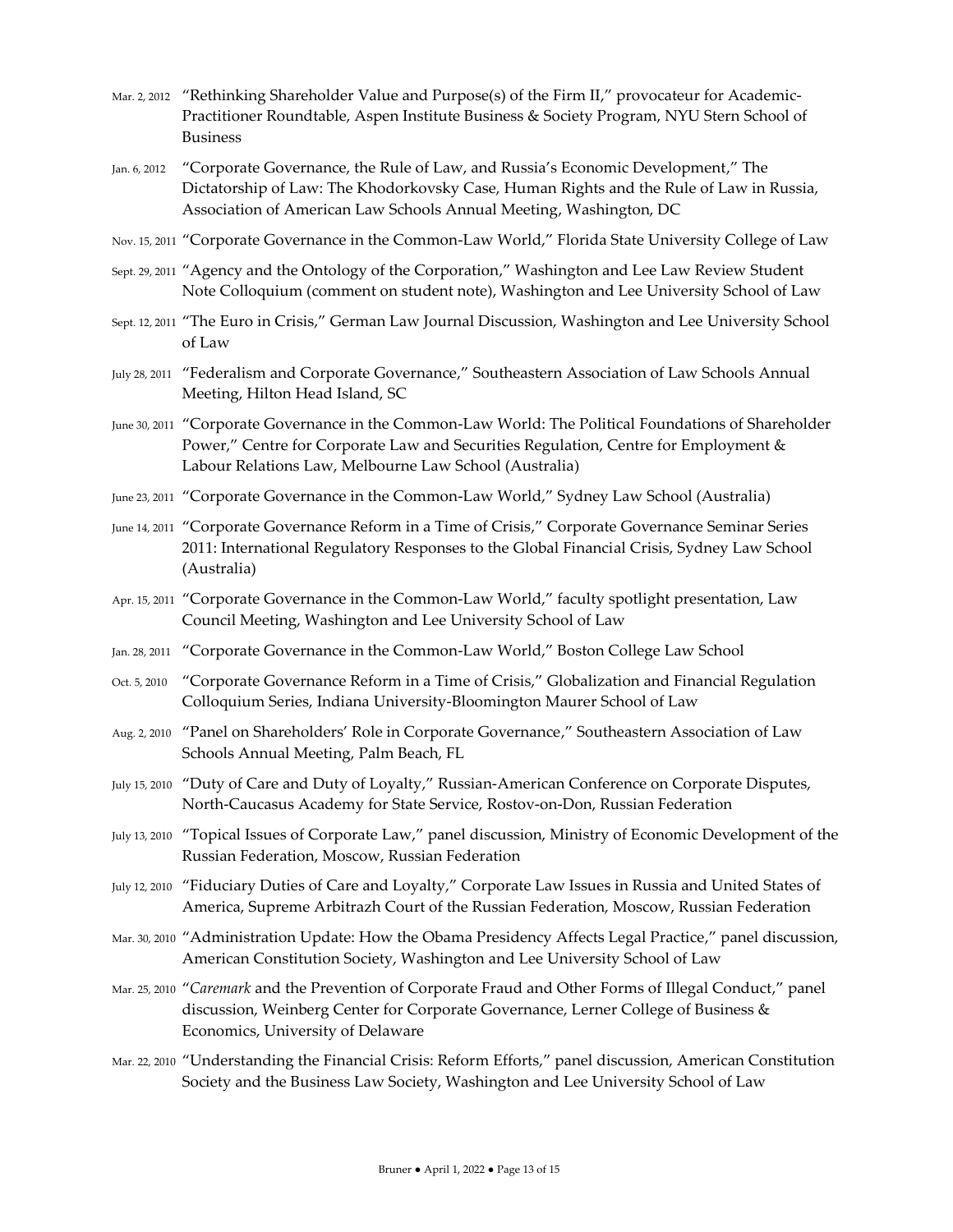- Mar. 16, 2010 "Understanding the Financial Crisis: Overview," American Constitution Society and the Business Law Society, Washington and Lee University School of Law
- Mar. 1, 2010 "Corporate Governance Reform in a Time of Crisis," 2010 Faculty Enclave, Washington and Lee University School of Law
- Jan. 8, 2010 "Power and Purpose in the 'Anglo-American' Corporation," 2010 Association of American Law Schools Scholarly Papers Prize award presentation, New Orleans, LA
- Dec. 8, 2009 "Power and Purpose in the 'Anglo-American' Corporation," Virginia Junior Faculty Forum, University of Richmond School of Law
- Nov. 13, 2009 "The Delaware Duty of Good Faith after *Stone v. Ritter* and *Lyondell v. Ryan*," panel discussion, The Delaware Fiduciary Duty of Good Faith after *Disney*: Meaningful or Mickey Mouse?, Center on Business Law and Policy, New York Law School
- Oct. 9, 2009 "Power and Purpose in the 'Anglo-American' Corporation," University of Cincinnati College of Law
- Aug. 5, 2009 "Corporate and Securities Roundtable Discussion," Southeastern Association of Law Schools Annual Meeting, Palm Beach, FL
- May 27, 2009 "Power and Purpose in the 'Anglo-American' Corporation," University of Oxford (England)
- July 28, 2008 "U.S. Supreme Court and Legislative Update: Corporate, Civil Litigation, Administrative and Business Issues," Southeastern Association of Law Schools Annual Meeting, Palm Beach, FL
- July 16, 2008 "States, Markets, and Gatekeepers: Public-Private Regulatory Regimes in an Era of Economic Globalization," New Horizons of International Economic Law, Society of International Economic Law, Geneva, Switzerland
- May 21, 2008 "States, Markets, and Gatekeepers: Public-Private Regulatory Regimes in an Era of Economic Globalization," Theorising the Global Legal Order, Swansea University School of Law (Wales)
- Apr. 3, 2008 "States, Markets, and Gatekeepers," Texas Tech University School of Law
- Mar. 7, 2008 "Raising Capital for Small Businesses: An Overview of Exempt Securities Offerings in Texas," West Texas General Practice Symposium, Texas Tech University School of Law
- Nov. 1, 2007 "The Enduring Ambivalence of Corporate Law," Texas Tech University School of Law
- Sept. 27, 2007 "Preparing Us for Practice," Business & Bankruptcy Law Association, Texas Tech University School of Law
- July 31, 2007 "Culture, Sovereignty, and Hollywood," New Scholars Workshop, Southeastern Association of Law Schools Annual Meeting, Amelia Island, FL
- Apr. 10, 2007 "Planet Hollywood: The American Film Industry and Global Media Markets," Corporate and Bankruptcy Law Society, Texas Tech University School of Law
- Dec. 6, 2006 "UNESCO's Convention on the Protection and Promotion of the Diversity of Cultural Expressions," International Conference on Business, Law and Technology, Copenhagen, Denmark
- Nov. 27, 2006 "Culture, Sovereignty, and Hollywood," Texas Tech University School of Law
- Apr. 20, 2006 "The Language of Credit Risk: Sovereign Ratings and Capital Markets," Tecnológico de Monterrey (Mexico Program, John F. Kennedy School of Government, Harvard University), Mexico City, Mexico